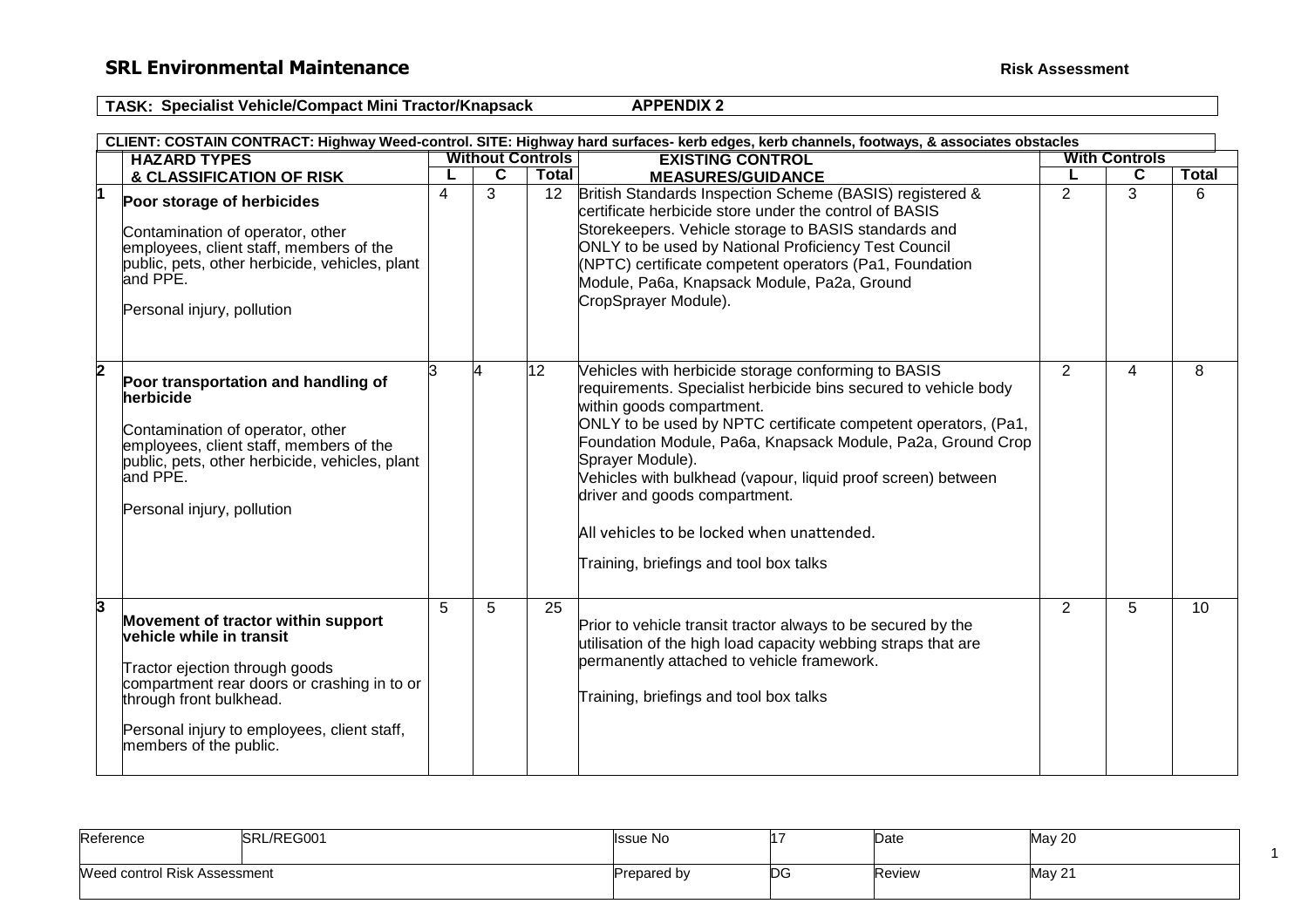# **SRL Environmental Maintenance Risk Assessment Risk Assessment**

|   | <b>HAZARD TYPES</b>                                                                                                                                                                                                                                          | <b>Without Controls</b> |                |       | <b>EXISTING CONTROL</b>                                                                                                                                                                                                                                                                                                                                                                                                            | <b>With Controls</b> |                |              |
|---|--------------------------------------------------------------------------------------------------------------------------------------------------------------------------------------------------------------------------------------------------------------|-------------------------|----------------|-------|------------------------------------------------------------------------------------------------------------------------------------------------------------------------------------------------------------------------------------------------------------------------------------------------------------------------------------------------------------------------------------------------------------------------------------|----------------------|----------------|--------------|
|   | & CLASSIFICATION OF RISK                                                                                                                                                                                                                                     |                         | C              | Total | <b>MEASURES/GUIDANCE</b>                                                                                                                                                                                                                                                                                                                                                                                                           |                      | С              | <b>Total</b> |
|   | The loading & unloading of tractor<br>from support vehicle.<br>Tractor wheels coming off ramps when<br>driving out of or reversing in to the<br>support vehicle.<br>Personal injury to operator, other<br>employees, client staff, members of the<br>public. | 5                       | 4              | 20    | When driving the tractor from or in to support vehicle the operator<br>shall utilize purpose built wheel guiding, high edged ramps c/w<br>solid fixed mounting points for attachment to the vehicle body<br>floor.<br>Training, briefings and tool box talks                                                                                                                                                                       | 2                    | $\overline{4}$ | 8            |
| 5 | The incorrect setting up and preparation<br>for spray operations.<br>Over/under dosing of target with herbicide.<br>Personal injury, contamination. Pollution<br>Person at risk - Operator                                                                   | 5                       | 3              | 15    | ONLY to be carried out by NPTC certificate competent operators,<br>(Pa1, Foundation Module, Pa6a, Knapsack Module, Pa2a, Ground<br>Crop Sprayer Module). Follow appropriate calibration procedures.<br>Spill kits are to be carried at all times on support vehicles for<br>fuel/herbicide spillage<br>Training, briefings and tool box talks                                                                                      | 2                    | 3              | 6            |
|   | The herbicide application operation.<br>Contamination of operator, other<br>employees, client staff, members of the<br>public and pets. Contact with equipment,<br>vehicle, and street-furniture.<br>Personal injury, contamination, impacts                 | 5                       | $\overline{4}$ | 20    | Utilisation of ONLY NPTC certificate competent operators, (Pa1,<br>Foundation Module, Pa6a, Knapsack Module, Pa2a, Ground Crop<br>Sprayer Module).<br><b>HOLD POINT</b><br>Operator to be continually aware of their immediate environs,<br>looking ahead to monitor, interrupt and make judgment on the safest<br>and best method of application to satisfy the contract specification.<br>Training, briefings and tool box talks | 2                    | 4              | 8            |

| Reference                    | L/REG001<br><b>ISRI</b> | <b>Issue No</b> |         | Date   | May 20 |  |
|------------------------------|-------------------------|-----------------|---------|--------|--------|--|
| Weed control Risk Assessment |                         | Prepared by     | r.<br>◡ | Review | May 21 |  |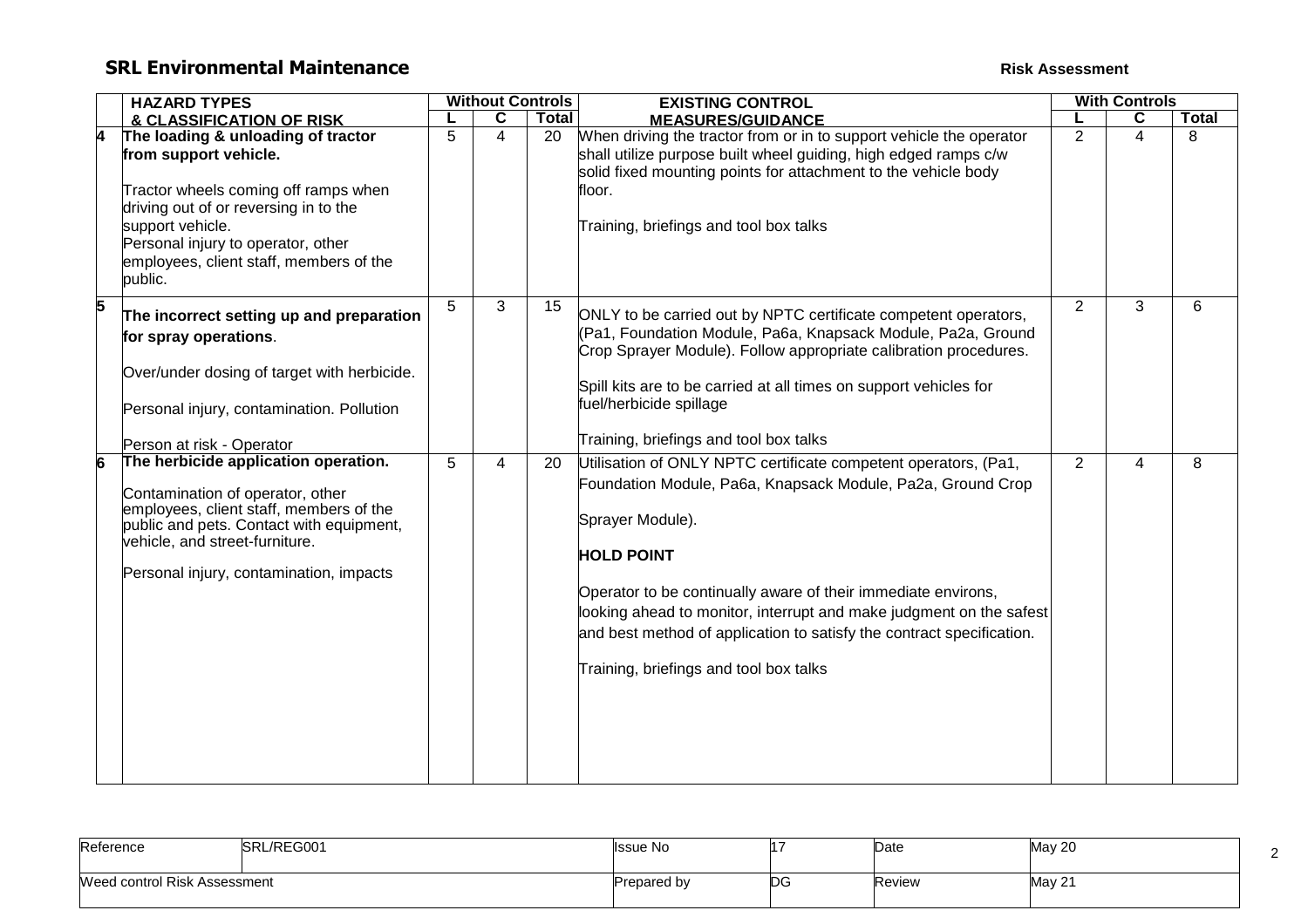# **SRL Environmental Maintenance Risk Assessment Risk Assessment**

|  | <b>HAZARD TYPES</b>                                                                  |   | <b>Without Controls</b> |              | <b>EXISTING CONTROL</b>                                                                                                                                                                                                                                                                                                                                                                                              | <b>With Controls</b> |   |       |
|--|--------------------------------------------------------------------------------------|---|-------------------------|--------------|----------------------------------------------------------------------------------------------------------------------------------------------------------------------------------------------------------------------------------------------------------------------------------------------------------------------------------------------------------------------------------------------------------------------|----------------------|---|-------|
|  | & CLASSIFICATION OF RISK                                                             |   | C                       | <b>Total</b> | <b>MEASURES/GUIDANCE</b>                                                                                                                                                                                                                                                                                                                                                                                             |                      | C | Total |
|  | The use of tractor hand-lance                                                        | 3 | 4                       | 12           | ONLY experienced NPTC certificate competent operator (Pa1,<br>Foundation Module, Pa6a, Knapsack Module, Pa2a, Ground Crop<br>Sprayer Module) apply herbicide following NPTC protocols/procedures.                                                                                                                                                                                                                    | $\overline{2}$       | 4 | 8     |
|  | Un safe control of tractor.                                                          |   |                         |              | Hand-lance use should preferably be when the machine is stationary but<br>may be used in certain situations while in motion where a visual risk<br>assessment shows that it is safe to do so.<br><b>HOLD POINT</b> Check wind strength, public activity                                                                                                                                                              |                      |   |       |
|  | Personal injury to operator, other employees,<br>client staff, members of the public |   |                         |              | The Plant Operator to be continually aware of their immediate environs,<br>looking ahead to monitor, interrupt and make judgment on the safest and<br>best method of application to satisfy the contract specification.                                                                                                                                                                                              |                      |   |       |
|  |                                                                                      |   |                         |              | The hand lance will only be used to spray around obstacles on the<br>pavement and in the channel while the tractor is moving when the other<br>fixed nozzles are not appropriate. Such obstacles could include parked<br>cars and also when the targeted weed growth within the channel is being<br>shadowed/missed when being treated by a fixed boom nozzle from the<br>pavement.                                  |                      |   |       |
|  |                                                                                      |   |                         |              | Kerb channel weed growth should preferably be treated by a targeted<br>boom nozzle application from the carriageway. A visual risk assessment<br>must be carried out initially to ascertain plant operator safety from<br>working in live/open traffic before this method of application is adopted.<br>If deemed unsafe treatment to be carried out from the pavement.                                              |                      |   |       |
|  |                                                                                      |   |                         |              | For a hand-lance to be used safely in motion the situation must comply<br>with the following criteria<br>Utilisation of engineering controls for single hand operation.<br>$\bullet$<br>The fixed ball spinning knob on the steering wheel MUST be<br>used when undertaking hand lance application to maintain safe<br>control of plant whilst in motion.<br>Use ONLY when the operational public safety distance on |                      |   |       |
|  |                                                                                      |   |                         |              | footpaths is maintained at 5m (spray operation to cease until<br>footpath clear).<br>All large obstacles to be treated while the tractor is stationary e.g. Letter<br>boxes, telephone boxes<br>Staff awareness training, briefings and tool box talks.                                                                                                                                                              |                      |   |       |

| SRL/REG001<br>Reference      |  | <b>Issue No</b>    |    | Date   | <b>May 20</b> |
|------------------------------|--|--------------------|----|--------|---------------|
| Weed control Risk Assessment |  | <b>Prepared by</b> | ЮG | Review | <b>May 21</b> |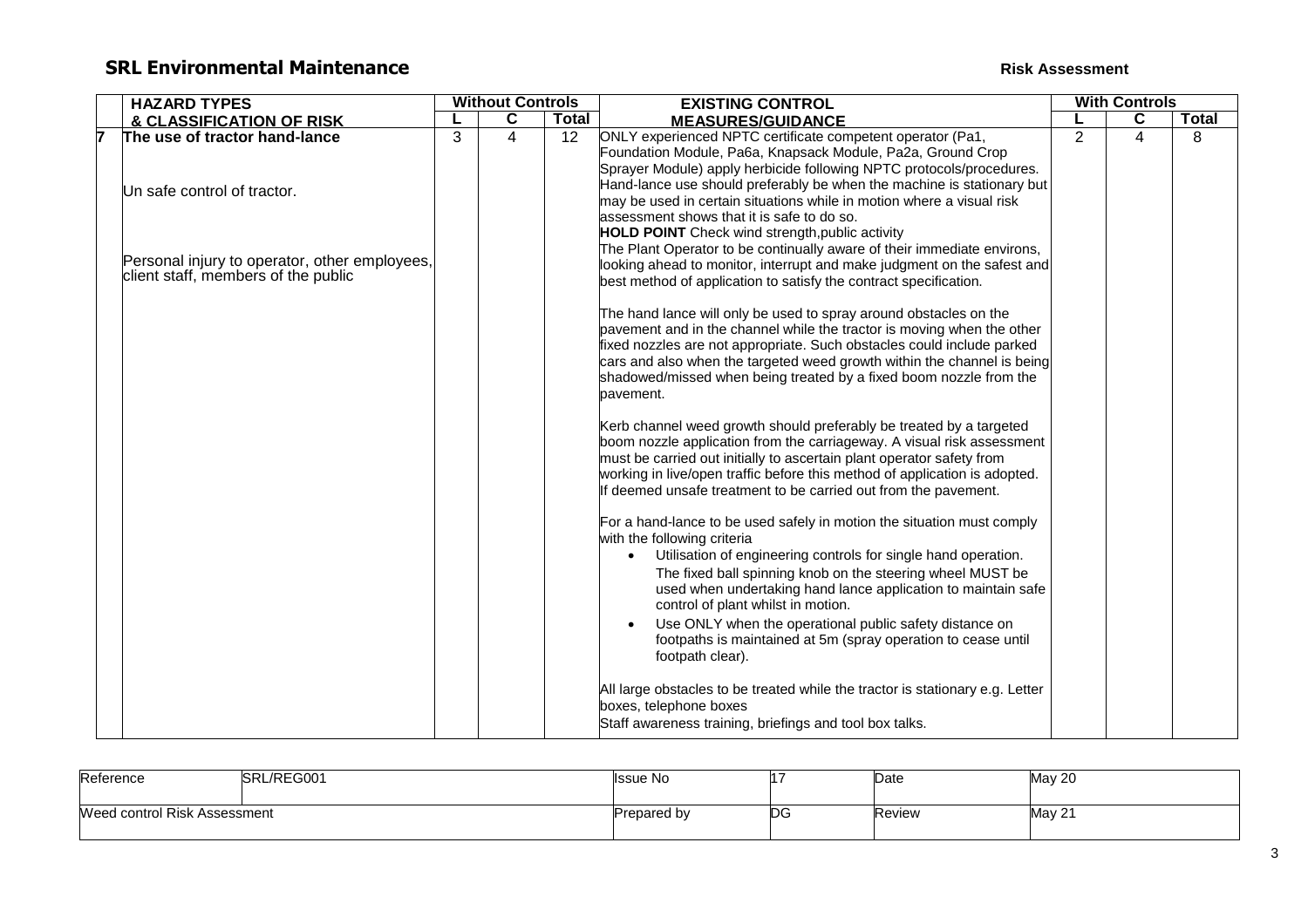**Risk Assessment** 

|           | <b>HAZARD TYPES</b>                                                                                                                                                           |              | <b>Without Controls</b> |              | <b>EXISTING CONTROL</b>                                                                                                                                                                                                                                                                                                                                                                                                                                                                                                                                                                                                                                                                                                                                                                                                                                                                                                                                 | <b>With Controls</b> |             |              |
|-----------|-------------------------------------------------------------------------------------------------------------------------------------------------------------------------------|--------------|-------------------------|--------------|---------------------------------------------------------------------------------------------------------------------------------------------------------------------------------------------------------------------------------------------------------------------------------------------------------------------------------------------------------------------------------------------------------------------------------------------------------------------------------------------------------------------------------------------------------------------------------------------------------------------------------------------------------------------------------------------------------------------------------------------------------------------------------------------------------------------------------------------------------------------------------------------------------------------------------------------------------|----------------------|-------------|--------------|
|           | & CLASSIFICATION OF RISK                                                                                                                                                      |              |                         |              | <b>MEASURES/GUIDANCE</b>                                                                                                                                                                                                                                                                                                                                                                                                                                                                                                                                                                                                                                                                                                                                                                                                                                                                                                                                |                      |             |              |
|           |                                                                                                                                                                               | L            | C                       | <b>Total</b> |                                                                                                                                                                                                                                                                                                                                                                                                                                                                                                                                                                                                                                                                                                                                                                                                                                                                                                                                                         | L                    | $\mathbf c$ | <b>Total</b> |
| 8         | Terrain<br>Overturning on slopes, herbicide movement<br>in spray tank, unbalanced unit.<br>Impacts. Personal injury. Contamination to<br>Operatives                           | 4<br>4<br>16 |                         |              | Tractor speed on footpath NEVER to exceed 8kph.<br>Tractor speed on highways NEVER to exceed 12 kph.<br>Tractors ONLY to be operated on flat surfaces. Tractors NEVER<br>to transit across slopes in excess of 1;6. Tractors ONLY to utilise<br>drop down kerb edges to access/egress footways. All pavements<br>WITHOUT DROP DOWN KERBS TO BE LEFT and recorded to<br>be treated at a later date by knapsack.<br>Tractors are restricted to spraying on flat surfaces. Tractor<br>operation under this risk mitigation measure is risk assessed as<br>'low risk' of overturn. Tractors working under this risk mitigation<br>measure the provision of Roll over Protection/ROPS and the<br>retrospective fitting of lap belts are not fitted.<br>Experienced NPTC certificate competent operators, (Pa1,<br>Foundation Module, Pa6a, Knapsack Module, Pa2a, Ground<br>Crop Sprayer Module).<br>Staff awareness training, briefings and tool box talks. | 2                    | 4           | 8            |
| 9         | <b>Traffic</b><br>Impacts-being struck by other vehicles on the<br>road, being struck by vehicles exiting driveways<br>across the pavements. Personal injury to<br>Operatives | 4            | 4                       | 16           | Hi-Viz PPE clothing (As specified by client).<br>2 x Flashing Yellow LED Xenon warning 360-degree Beacon<br>Lightbar Strobe (24 bulbs) and mandatory blue directional arrow<br>and hazard warning signage "weed spraying" fitted to tractors.<br>Illuminated tractor Headlights.<br><b>HOLD POINT</b> Suitable TM to be in place<br>The Plant Operator to be continually aware of their immediate<br>environs, looking ahead to monitor, interrupt and make judgment<br>on the safest and best method of application to satisfy the<br>contract specification and comply with risk mitigation.<br>Experienced NPTC certificate competent operators, (Pa1,<br>Foundation Module, Pa6a, Knapsack Module, Pa2a, Ground<br>Crop Sprayer Module).<br>Follow Chapter 8 principles                                                                                                                                                                             | 2                    | 4           | 8            |
| Reference | SRL/REG001                                                                                                                                                                    |              |                         |              | <b>Issue No</b><br>17<br>Date                                                                                                                                                                                                                                                                                                                                                                                                                                                                                                                                                                                                                                                                                                                                                                                                                                                                                                                           | <b>May 20</b>        |             |              |
|           | Weed control Risk Assessment                                                                                                                                                  |              |                         |              | DG<br>Prepared by<br>Review                                                                                                                                                                                                                                                                                                                                                                                                                                                                                                                                                                                                                                                                                                                                                                                                                                                                                                                             | May 21               |             |              |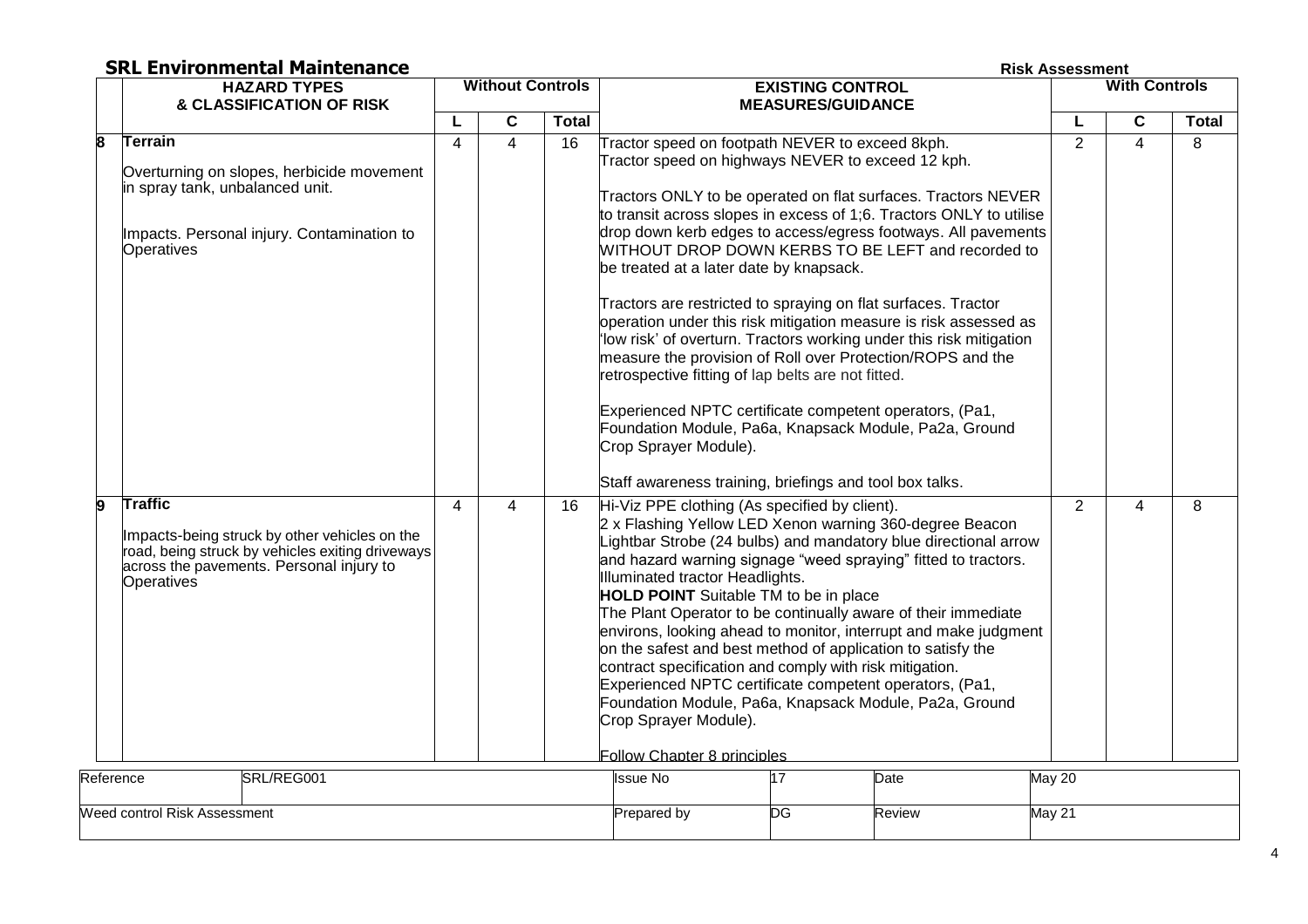| <b>HAZARD TYPES</b>                   |   | <b>Without Controls</b> |       | <b>EXISTING CONTROL</b>                                                                                                                                                                                                                                                                                                                                                                                             | <b>With Controls</b> |       |
|---------------------------------------|---|-------------------------|-------|---------------------------------------------------------------------------------------------------------------------------------------------------------------------------------------------------------------------------------------------------------------------------------------------------------------------------------------------------------------------------------------------------------------------|----------------------|-------|
| & CLASSIFICATION OF RISK              |   | u                       | Total | <b>MEASURES/GUIDANCE</b>                                                                                                                                                                                                                                                                                                                                                                                            |                      | Total |
| 10 Disposal of surplus concentrate or | 4 |                         | 8     | Never mix up more dilute herbicide than you will use up that day,                                                                                                                                                                                                                                                                                                                                                   |                      |       |
| diluted spray mixture                 |   |                         |       | better to be short and finish off with an individual knapsack mix.                                                                                                                                                                                                                                                                                                                                                  |                      |       |
| l Pollution to the environment.       |   |                         |       | Any surplus tank mix to be used on the next job All empty<br>containers must be returned back to the depot along with any<br>packaging and disposed of in the skip(s) provided. Any<br>concentrate herbicide not used on a job, must be returned back to<br>the store and booked back on to store stock register<br>All empty containers are to be triple rinsed and returned to depot<br>for the correct disposal. |                      |       |
|                                       |   |                         |       | Follow NPTC, (Pa1, Foundation Module, Pa6a, Knapsack Module,<br>Pa2a, Ground Crop Sprayer Module) protocols                                                                                                                                                                                                                                                                                                         |                      |       |

| Reference                    | SRL/REG001 | Issue No    |     | Date   | May 20 |
|------------------------------|------------|-------------|-----|--------|--------|
| Weed control Risk Assessment |            | Prepared by | IDС | Review | May 21 |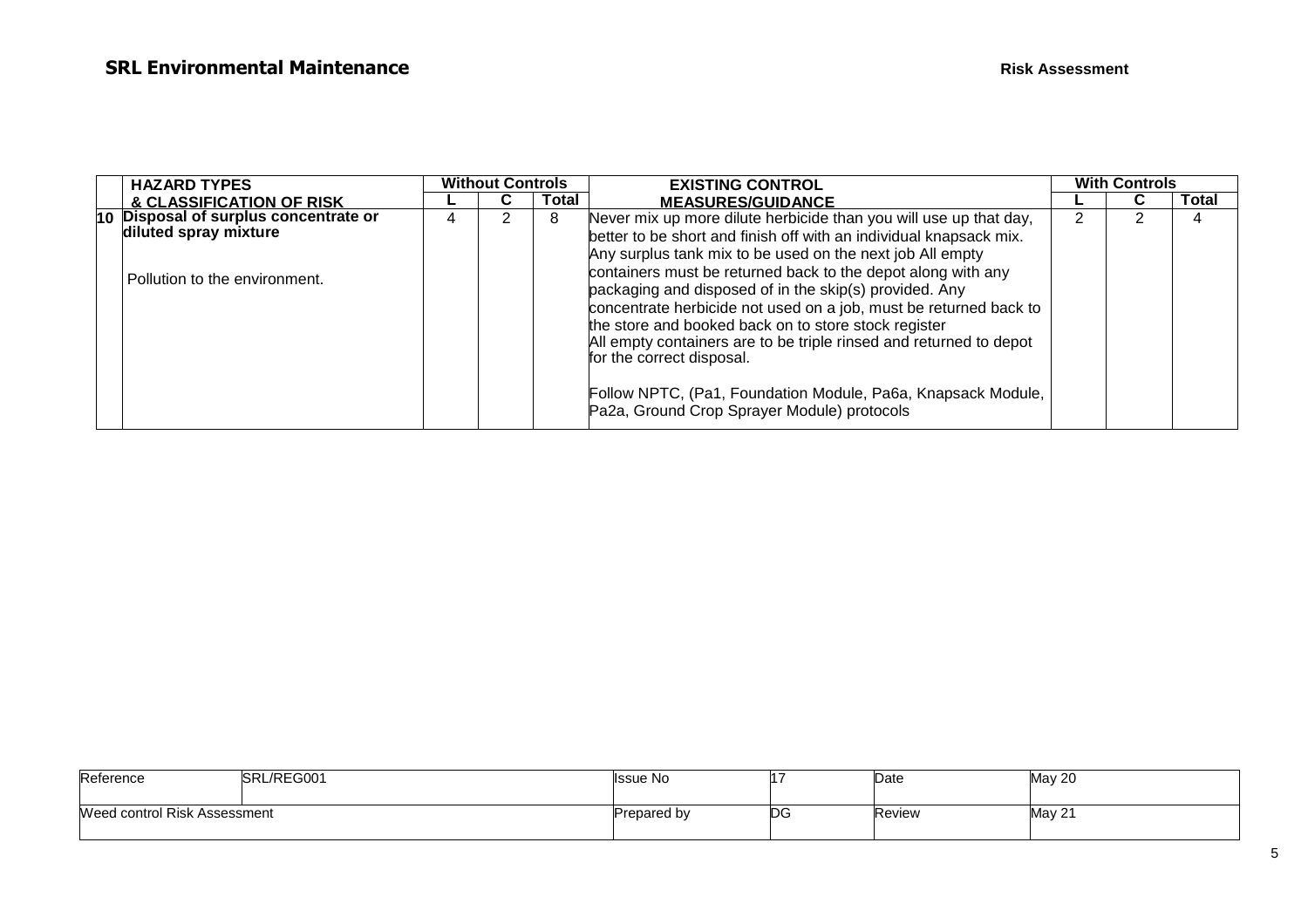### **SRL Environmental Maintenance Risk Assessment Risk Assessment**

### **11 Inadequate Personal Protective Equipment (PPE) plus poor maintenance and cleaning of.** Personal injury, contamination Operator  $5 \mid 3 \mid 15$  SRL free issue PPE. Overalls that conforms to EN471 Class 3:2 for High Visibility. Orange class 3 for the level of conspicuousness to meet the requirement for body coverage at the side of major roads in the UK and level 2 for the degree of reflectivity when carrying out operations adjacent to highway Plus offer no less protection than a single garment coverall and minimise thermal stress to the operator when worn. Hi Vis tabard EN471 Class 2 Safety Helmet: EN397 2012 PPE to be used with herbicide: Gallup Amenity herbicide Adjuvant: Green Gold oil **Concentrate herbicide & adjuvant** Boots EN 20345:2004, Herbicide specific Type 3 coveralls, Full face eye protection EN166, protective gloves. EN388:2016, EN420:2003+A1: 2009 and EN374-2:2003 **Dilute herbicide/adjuvant** Boots EN 20345:2004, Herbicide specific Type 3 coveralls, protective 2 3 6

All PPE that is to be cleaned or is damaged is returned to depot for

cleaning/replacement from operator's stock

gloves. EN388

| SRL/REG001<br>Reference      |  | Issue No    |            | Date   | May 20 |
|------------------------------|--|-------------|------------|--------|--------|
| Weed control Risk Assessment |  | Prepared by | <b>IDG</b> | Review | May 21 |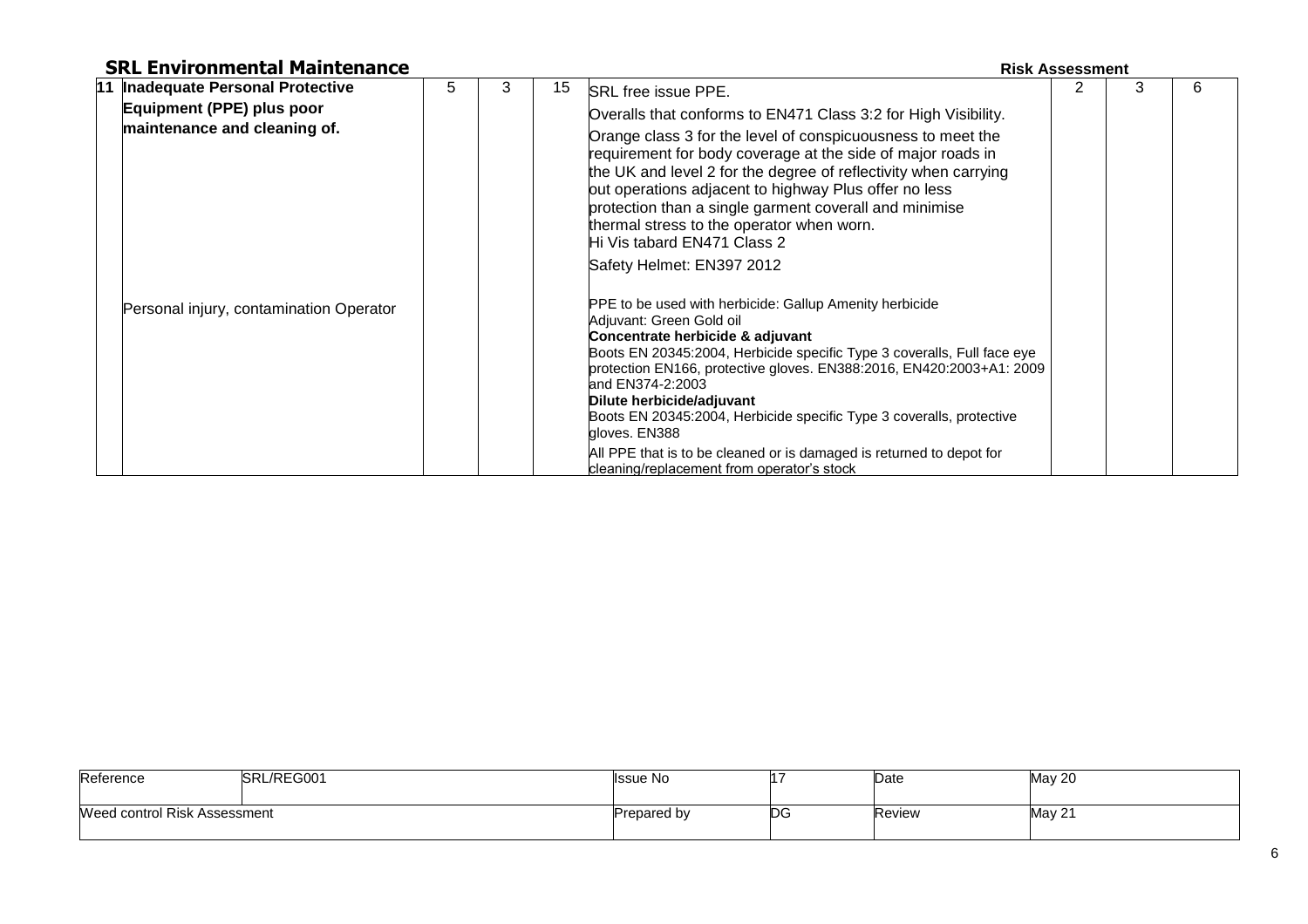|    | <b>HAZARD TYPES</b>                                        |   | <b>Without Controls</b> |       | <b>EXISTING CONTROL</b>                                                                                                                                                                                                                                                                                                                                                                                                                                                                                                                                                   | <b>With Controls</b> |   |       |
|----|------------------------------------------------------------|---|-------------------------|-------|---------------------------------------------------------------------------------------------------------------------------------------------------------------------------------------------------------------------------------------------------------------------------------------------------------------------------------------------------------------------------------------------------------------------------------------------------------------------------------------------------------------------------------------------------------------------------|----------------------|---|-------|
|    | & CLASSIFICATION OF RISK                                   |   |                         |       | <b>MEASURES/GUIDANCE</b>                                                                                                                                                                                                                                                                                                                                                                                                                                                                                                                                                  |                      |   |       |
|    |                                                            |   |                         | Total |                                                                                                                                                                                                                                                                                                                                                                                                                                                                                                                                                                           |                      | C | Total |
| 12 | <b>Public Interface</b><br>Potential/perceived spray drift | 4 | 3                       | 12    | 2<br>Treatment to high sensitivity areas, high foot traffic areas, environs<br>of school etc. to be carried out in accordance with SRL Guidelines<br>Herbicide Application Neighbouring Areas. Treatments to be<br>undertaken early morning/weekends/school holidays etc. If<br>necessary re schedule timing of treatment.<br>Operational public safety distance on footpaths to be maintained at<br>5m                                                                                                                                                                   |                      | 3 | 6     |
|    | Contamination to general public                            |   |                         |       |                                                                                                                                                                                                                                                                                                                                                                                                                                                                                                                                                                           |                      |   |       |
|    |                                                            |   |                         |       | <b>HOLD POINT</b>                                                                                                                                                                                                                                                                                                                                                                                                                                                                                                                                                         |                      |   |       |
|    |                                                            |   |                         |       | Operator to be continually aware of their immediate environs,<br>looking ahead to monitor, interrupt and make judgments on the<br>safest and best method of application to satisfy the contract<br>specification. Keep road/footpath accesses as open & clear, stop<br>operations and allow passage of pedestrians.<br>All operatives shall at all times be courteous to all members of the<br>public regardless of their attitudes. If questioned operators should<br>stop, turn off their tractor and provide the main office number for any<br>queries to be answered. |                      |   |       |
|    |                                                            |   |                         |       |                                                                                                                                                                                                                                                                                                                                                                                                                                                                                                                                                                           |                      |   |       |

| Reference                    | SRL/REG001 | Issue No    |     | Date   | <b>May 20</b> |
|------------------------------|------------|-------------|-----|--------|---------------|
| Weed control Risk Assessment |            | Prepared by | ט∪ו | Review | May 21        |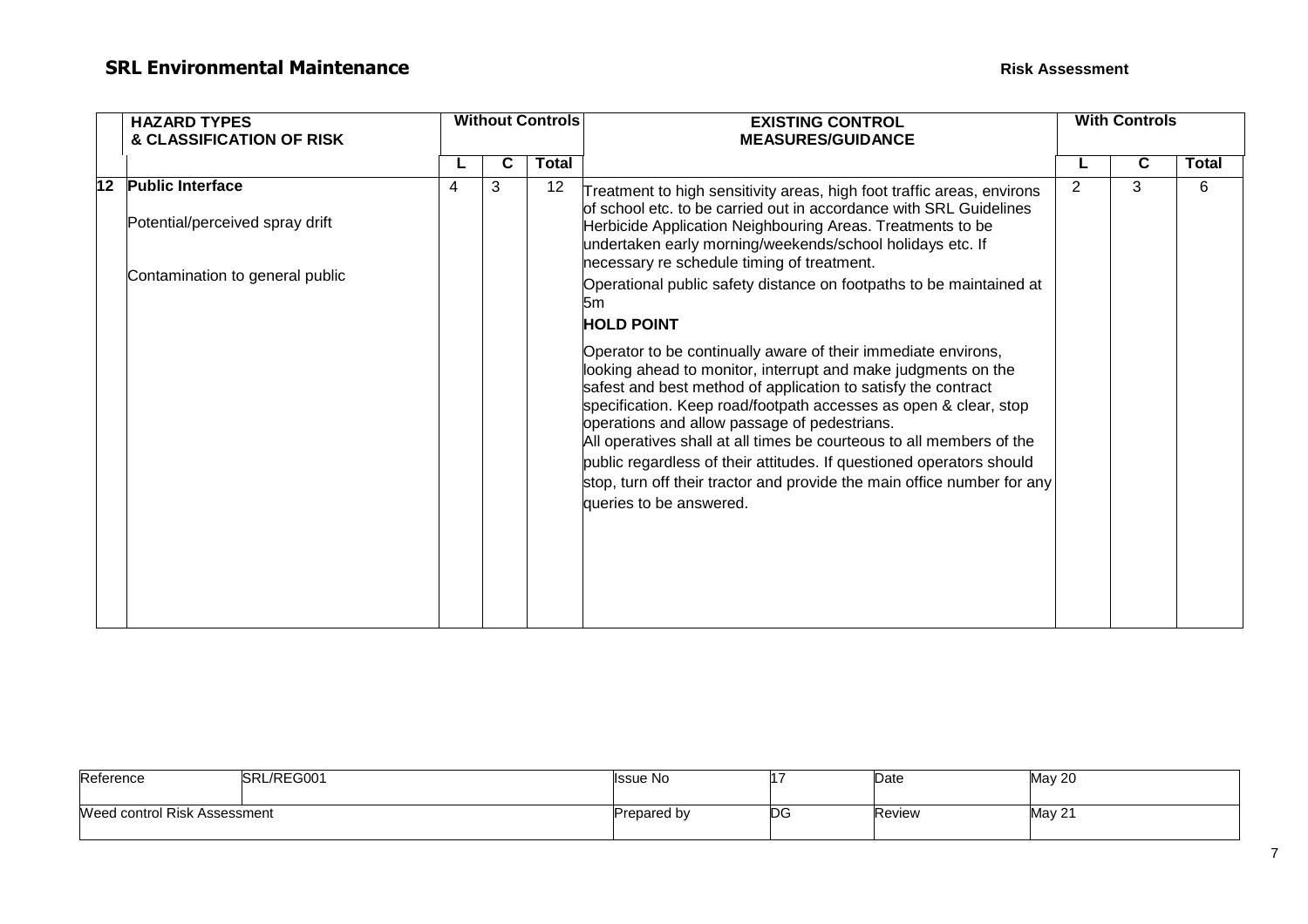| <b>SRL Environmental Maintenance</b>                                                                              |   |   |                         |                                                                                                                                                                                                                                                                                                                                                                                                   | <b>Risk Assessment</b> |                      |              |
|-------------------------------------------------------------------------------------------------------------------|---|---|-------------------------|---------------------------------------------------------------------------------------------------------------------------------------------------------------------------------------------------------------------------------------------------------------------------------------------------------------------------------------------------------------------------------------------------|------------------------|----------------------|--------------|
| 13 Adverse Weather Conditions<br>Sun burn, dehydration, overheating,<br>cold and wet<br>Herbicide drift, wash off | 5 | 3 | 15                      | Sun protection creams must be worn. Staff awareness training,<br>tool box talks. Spraying does not continue in extreme weather.<br>PPE and water is provided (free of charge) and water breaks to be<br>programmed in to the Schedule of Works.                                                                                                                                                   |                        | 3                    | 6            |
| Personal injury to Operative                                                                                      |   |   |                         | Operators to cease application in wet weather and high winds to<br>avoid drift. Follow NPTC guidelines.                                                                                                                                                                                                                                                                                           |                        |                      |              |
|                                                                                                                   |   |   |                         | <b>HOLD POINT</b>                                                                                                                                                                                                                                                                                                                                                                                 |                        |                      |              |
|                                                                                                                   |   |   |                         | To minimise spray drift, low drift nozzles are set at the lowest<br>optimum height and a vegetable oil is added as an approved<br>adjuvant to the formulation to increase droplet size, which also<br>reduces the likelihood of drift. (Avoid spraying in unsuitable<br>weather conditions e.g. When wind speed at nozzle height is<br>greater than scale 2.5 (15km/hour) on the Beaufort scale). |                        |                      |              |
|                                                                                                                   |   |   |                         | Staff awareness training, briefings and tool box talks                                                                                                                                                                                                                                                                                                                                            |                        |                      |              |
| <b>HAZARD TYPES</b>                                                                                               |   |   | <b>Without Controls</b> | <b>EXISTING CONTROL</b>                                                                                                                                                                                                                                                                                                                                                                           |                        | <b>With Controls</b> |              |
| & CLASSIFICATION OF RISK                                                                                          |   |   |                         | <b>MEASURES/GUIDANCE</b>                                                                                                                                                                                                                                                                                                                                                                          |                        |                      |              |
|                                                                                                                   |   |   | C Total                 |                                                                                                                                                                                                                                                                                                                                                                                                   |                        | C.                   | <b>Total</b> |

| Reference                    | SRL/REG001 | <b>Issue No</b> |     | Date   | <b>May 20</b> |
|------------------------------|------------|-----------------|-----|--------|---------------|
| Weed control Risk Assessment |            | Prepared by     | IDG | Review | May 21        |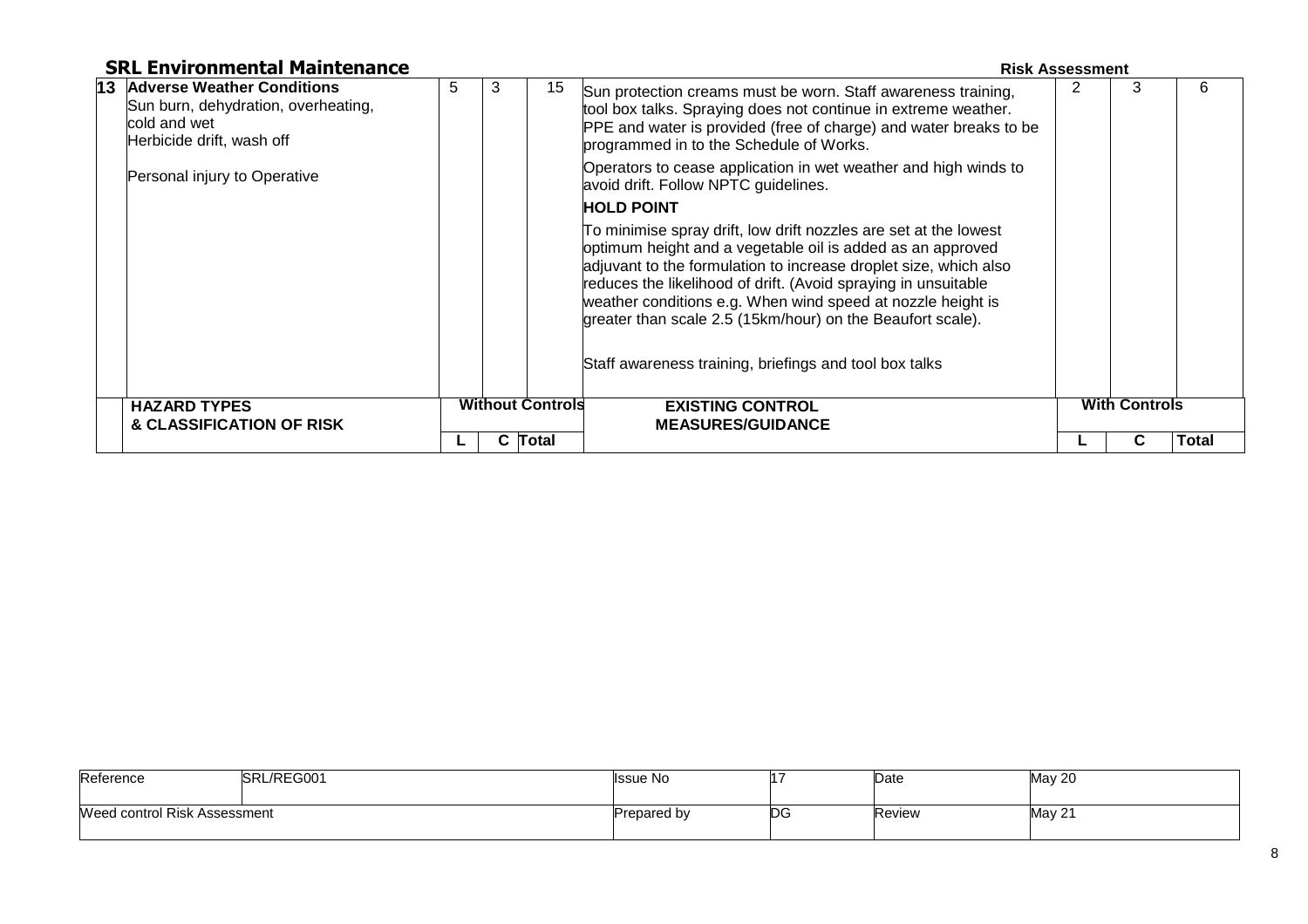| <b>SRL Environmental Maintenance</b> |  |
|--------------------------------------|--|
|--------------------------------------|--|

**Risk Assessment** 

|           | 14 Safety of herbicide and area of use                                                                                                                                                                                                                                                                                                                                          | 4              | 3                       | 12                      | SRL only use BASIS certificate advice on herbicide selection.                                                                                                                                                                                                                                                                                                                                                                                                                                                                                                                                                                                                                                                                                                                                                                                                                                                                                                                                                                                                                                                                                                                                                                                                                                          | $\overline{2}$ | 3                       | 6            |
|-----------|---------------------------------------------------------------------------------------------------------------------------------------------------------------------------------------------------------------------------------------------------------------------------------------------------------------------------------------------------------------------------------|----------------|-------------------------|-------------------------|--------------------------------------------------------------------------------------------------------------------------------------------------------------------------------------------------------------------------------------------------------------------------------------------------------------------------------------------------------------------------------------------------------------------------------------------------------------------------------------------------------------------------------------------------------------------------------------------------------------------------------------------------------------------------------------------------------------------------------------------------------------------------------------------------------------------------------------------------------------------------------------------------------------------------------------------------------------------------------------------------------------------------------------------------------------------------------------------------------------------------------------------------------------------------------------------------------------------------------------------------------------------------------------------------------|----------------|-------------------------|--------------|
|           | Incorrect choice of herbicide<br>Failure to fulfill contract obligation<br>Potential environmental damage, pollution,<br>injury to operator, other employees, client<br>staff, members of the public and pets<br>15 Poor maintenance and checking spray<br>equipment<br>Under/over dosing of target.<br>Contamination and pollution to the<br>lenvironment.<br>Personal injury. | $\overline{4}$ | $\overline{4}$          | 16                      | <b>For COSTAIN</b><br>Herbicide: Gallup Amenity. Application rate as per label<br>Max. 5 Itr per 10000m2 (360g/ltr Glyphosate)<br>Adjuvant: Green Oil. Rate 2% of diluted solution<br>(950g/ltr Rape Seed oil)<br>NPTC certificate competent operators, (Pa1, Foundation Module,<br>Pa6a, Knapsack Module, Pa2a, Ground Crop Sprayer Module).<br>Herbicide application in accordance with product label and<br>compliance with EU sustainable use directive 2009/128/EC,<br>Regulatory Update 42/201.<br>Tractors to spot and sectional spray only. Blanket spraying is NOT<br>acceptable, apart from odd areas where weed growth is overall, for<br>example: Slab/brick set areas with a high percentage of weed<br>growth in cracks<br>Staff awareness training, tool box talks<br>MHSDS and COSHH Assessments are held in vehicle safety file<br>Complete mini tractor/spray equipment daily check list in<br>accordance with PUWER Regulations.<br>All maintenance to be carried while tractor is turned off. Always<br>ensure all equipment and guards are fixed and secure<br>First Aid kits carried within vehicle & on the tractor.<br>All plant to be checked before use in accordance with Costain's<br>procedures. Faulty plant to be quarantined until repaired and<br>deemed fit for use. | 1              | $\overline{4}$          | 4            |
|           | <b>HAZARD TYPES</b><br>& CLASSIFICATION OF RISK                                                                                                                                                                                                                                                                                                                                 |                |                         | <b>Without Controls</b> | <b>EXISTING CONTROL</b><br><b>MEASURES/GUIDANCE</b>                                                                                                                                                                                                                                                                                                                                                                                                                                                                                                                                                                                                                                                                                                                                                                                                                                                                                                                                                                                                                                                                                                                                                                                                                                                    |                | <b>With Controls</b>    |              |
|           |                                                                                                                                                                                                                                                                                                                                                                                 | L              | $\overline{\mathbf{c}}$ | <b>Total</b>            |                                                                                                                                                                                                                                                                                                                                                                                                                                                                                                                                                                                                                                                                                                                                                                                                                                                                                                                                                                                                                                                                                                                                                                                                                                                                                                        |                | $\overline{\mathbf{c}}$ | <b>Total</b> |
| Reference | SRL/REG001                                                                                                                                                                                                                                                                                                                                                                      |                |                         |                         | <b>Issue No</b><br>$\overline{17}$<br>Date                                                                                                                                                                                                                                                                                                                                                                                                                                                                                                                                                                                                                                                                                                                                                                                                                                                                                                                                                                                                                                                                                                                                                                                                                                                             | May 20         |                         |              |
|           | Weed control Risk Assessment                                                                                                                                                                                                                                                                                                                                                    |                |                         |                         | DG<br>Prepared by<br>Review                                                                                                                                                                                                                                                                                                                                                                                                                                                                                                                                                                                                                                                                                                                                                                                                                                                                                                                                                                                                                                                                                                                                                                                                                                                                            | <b>May 21</b>  |                         |              |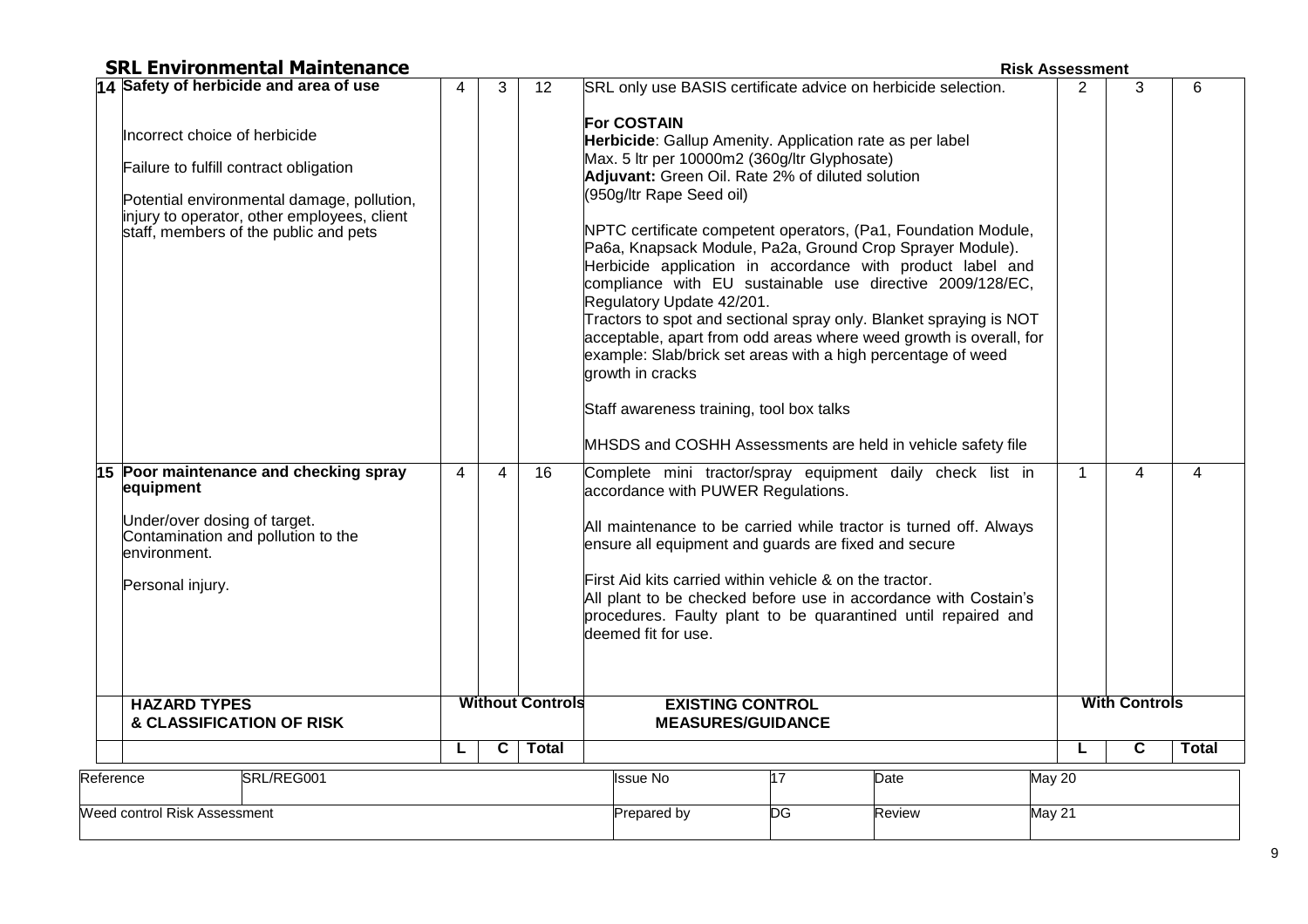| <b>SRL Environmental Maintenance</b>                                 |   |   | <b>Risk Assessment</b> |                                                                                                                                                                                                                                                                                                                                                                                                                                                                                                                                                                                                                                                                                                                             |                |   |   |
|----------------------------------------------------------------------|---|---|------------------------|-----------------------------------------------------------------------------------------------------------------------------------------------------------------------------------------------------------------------------------------------------------------------------------------------------------------------------------------------------------------------------------------------------------------------------------------------------------------------------------------------------------------------------------------------------------------------------------------------------------------------------------------------------------------------------------------------------------------------------|----------------|---|---|
| 16 Site hazards, slips and trips<br>Personal injury to Operative     | 3 | 4 | 12 <sup>°</sup>        | Staff awareness induction, training & tool box talks<br>Environmental & H&S Toolbox Talks Directory,<br>S 128 Slips, Trips, Falls and Voids GH02 Underfoot conditions, keep<br>walkways clear.                                                                                                                                                                                                                                                                                                                                                                                                                                                                                                                              |                |   | 8 |
| 17 Noise<br>Personal injury, hearing loss to Operative               | 3 | 3 | 9                      | Ear defenders must be worn as the operation of the tractor has<br>hoise levels of between 82 and 84 dB<br>Ear protection provided free of charge<br>Staff awareness training, tool box talks                                                                                                                                                                                                                                                                                                                                                                                                                                                                                                                                | $\overline{2}$ | 3 | 6 |
| 18 Access Egress: Vehicle and Tractor<br>Personal injury to Operator | 3 | 4 | 12                     | Maintain three-point contact at all times while boarding or alighting.<br>A three-point contact means that two hands and one foot are used to<br>position the body for safe boarding or alighting. Two hands are<br>gripping secure hand-holds or handles while one foot is safely<br>supporting the body's weight during boarding or alighting. The<br>three-point contact should be broken only after reaching the desired<br>destination: ground, vehicle cab, stable platform, exit from<br>operational machine to be in a backward motion maintaining the<br>three point contact.<br>Do not enter and exit or ascend and descend moving<br>equipment.<br>While entering or exiting, movement should be slow and steady | $\overline{2}$ | 4 | 8 |
|                                                                      |   |   |                        | to avoid injury from slips, falls, and striking other objects.                                                                                                                                                                                                                                                                                                                                                                                                                                                                                                                                                                                                                                                              |                |   |   |

| Reference                    | SRL/REG001 | Issue No    |    | Date   | <b>May 20</b> |
|------------------------------|------------|-------------|----|--------|---------------|
| Weed control Risk Assessment |            | Prepared by | DG | Review | May 21        |